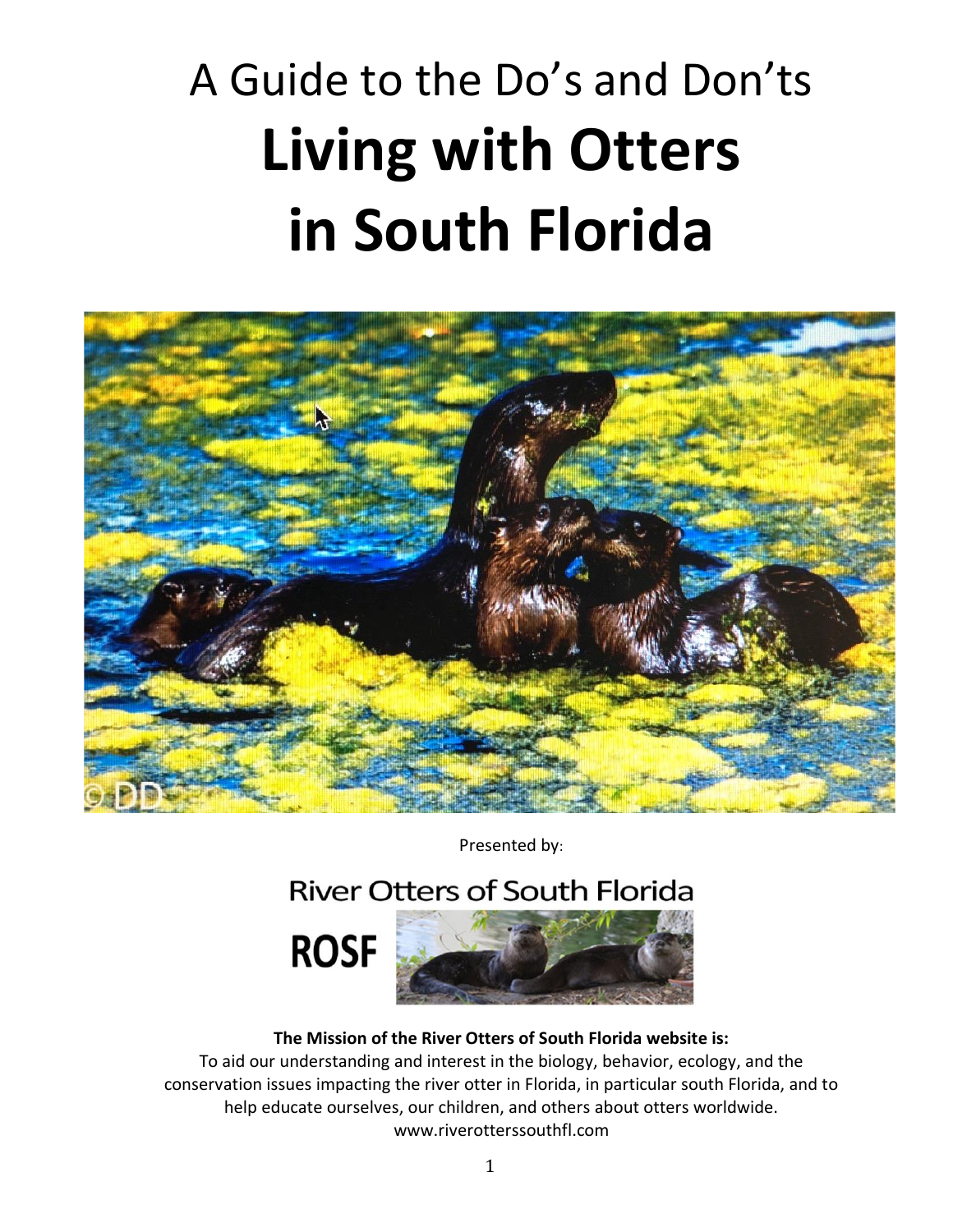# Table of Contents

| 1. Known Historical Attacks from 1875-December 2010                                        |  |
|--------------------------------------------------------------------------------------------|--|
| 2. Recent Attacks in Florida from 2011-mid 2019                                            |  |
|                                                                                            |  |
|                                                                                            |  |
| D. What You Need to Do and Know to Insure Your Health Is Not Compromised8                  |  |
| Should You be Attacked by a River Otter and Sustain Injuries                               |  |
|                                                                                            |  |
| River Otters of South Florida website (ROSF)                                               |  |
| V. The Do's and Don'ts (as mentioned in the Introduction, the Don'ts are listed first)9-11 |  |
|                                                                                            |  |
|                                                                                            |  |

## **I. Introduction**

The River Otter lives throughout Florida and should not be confused with the Sea Otter of the eastern and western coastal waters of the north Pacific Ocean. River otters are a common mammal resident of the inland freshwaters and in the coastal bays of south Florida and are frequently seen and encountered by people like yourself. If you have an





**Sea Otter** (*Enhydra lustris*) **North American River Otter** (*Lontra canadensis*)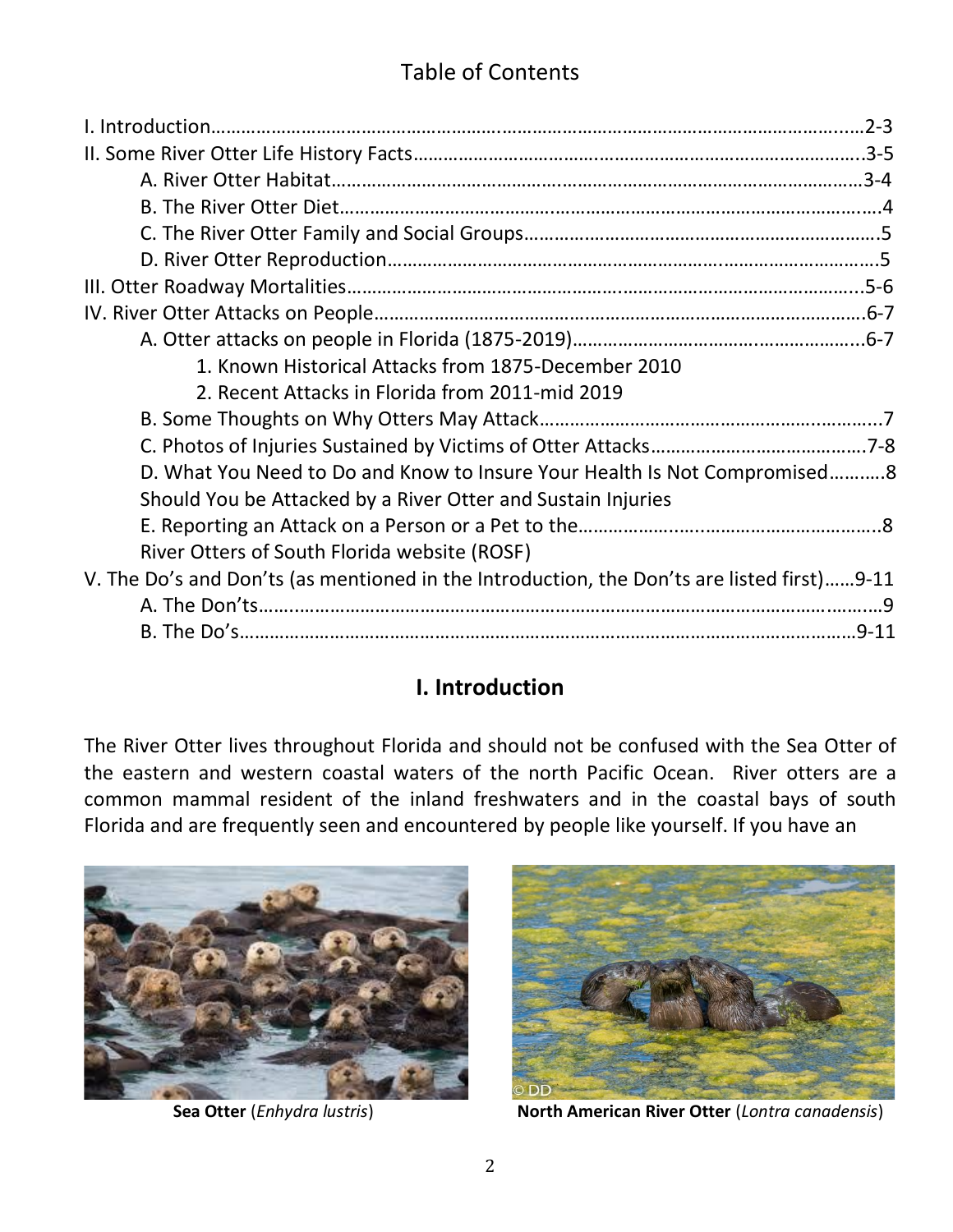interest in wildlife and live in South Florida you may already know this. If you happen to live in a residential community, near a major river or stream or live in a community designed with a series of lakes and ponds, you are probably quite familiar with the otter's presence near where you live. You'll see them in the drainage ditches and canals. You'll see them while boating in a river or kayaking in a stream or in open water. You'll see them in the drainage ditches and canals along the roadside or you may even see them crossing a roadway. You'll see them in saltwater bays and estuaries protected by barrier islands such as Estero Island (Fort Myers Beach) and the Sanibel-Captiva and Cayo Costa island chain in southwest Florida, and many other aquatic environments throughout Florida. When river otters are present in your community or you encounter them in other places you visit there are certain things you should not do and some things you can do to have an enjoyable experience when in the presence river otters.

To provide you with a safe and enjoyable experience with river otters in south Florida this "Guide to the Do's and Don'ts of Living with Otters in South Florida" was created. What you will notice, right-a-way, in this "Guide" is the "Don'ts" are mentioned first. This is done intentionally. By following the "Don'ts" you will ensure you and your family, friends, and pets have an enjoyable and safe experience in the presence of the otters you encounter. And, then you can enjoy in engaging in the "Do's". It should be beneficial for you to know some natural history facts about the river otters sharing the same environment as you.

### **II. Some River Otter Life History Facts**

**A. River Otter Habitat:** The typical environment inhabited by the North America river otter is the Riparian Zone. The Riparian Zone is where woodlands and the flowing waters of streams and rivers meet.

## Riparian Zone Photos



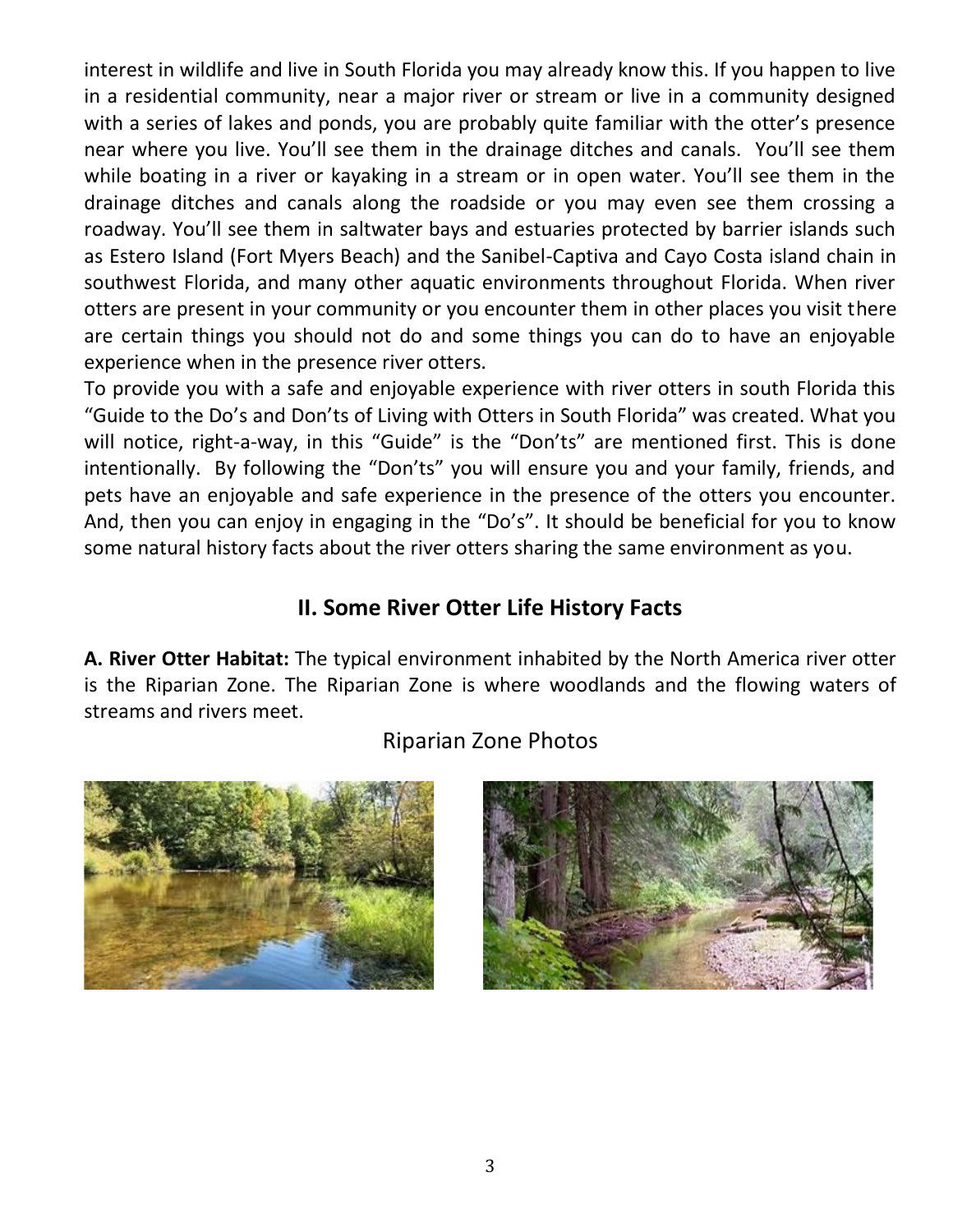



In addition to river otters inhabiting the riparian zones of south Florida they are also found in various other habitat types throughout south Florida. These habitats either contain impounded water or are located close to other habitats that are close to flowing waters, canals, or drainage ditches. These non-riparian habitats include rural areas of grasslands, woodlands, swamps, marshes, and bogs. The river otter of Florida may live within or routinely visit residential communities that are gated and fenced or unfenced. River otter sightings in gated communities that have been recorded by this author are extensive and suggest some biological and physical characteristics of design of the gated community must enhance otter presence in these communities. River otters spend time in streams and rivers and, in south Florida at least, in and around the ponds and lakes in your residential community and are frequently seen in or near the water hazards on golf courses and crossing fairways to get to another nearby water hazards. They are seen walking between homes or catching and eating a fish or turtle-sometimes right on the edge of the pond behind your residence.

**B. The River Otter Diet:** The North American river otter's diet varies with the seasons and availability of prey. Fish are the most prevalent prey of the river otter followed by crayfish. Slow moving, bottom-dwelling fish species are the most prevalent types of fish eaten by the river otter. These include the suckers, carp, and bullheads and catfish. Sunfishes are common fish species eaten in various regions while gamefish, such as largemouth bass, seldom appear in the diet of the North American river otter.







Golden Redhorse Sucker Grass Carp Brown Bullhead White Catfish



The river otter also eats a wide variety of other vertebrate prey species and some invertebrate species. These include amphibians, reptiles, birds, insects, snails and clams and even some mammal species.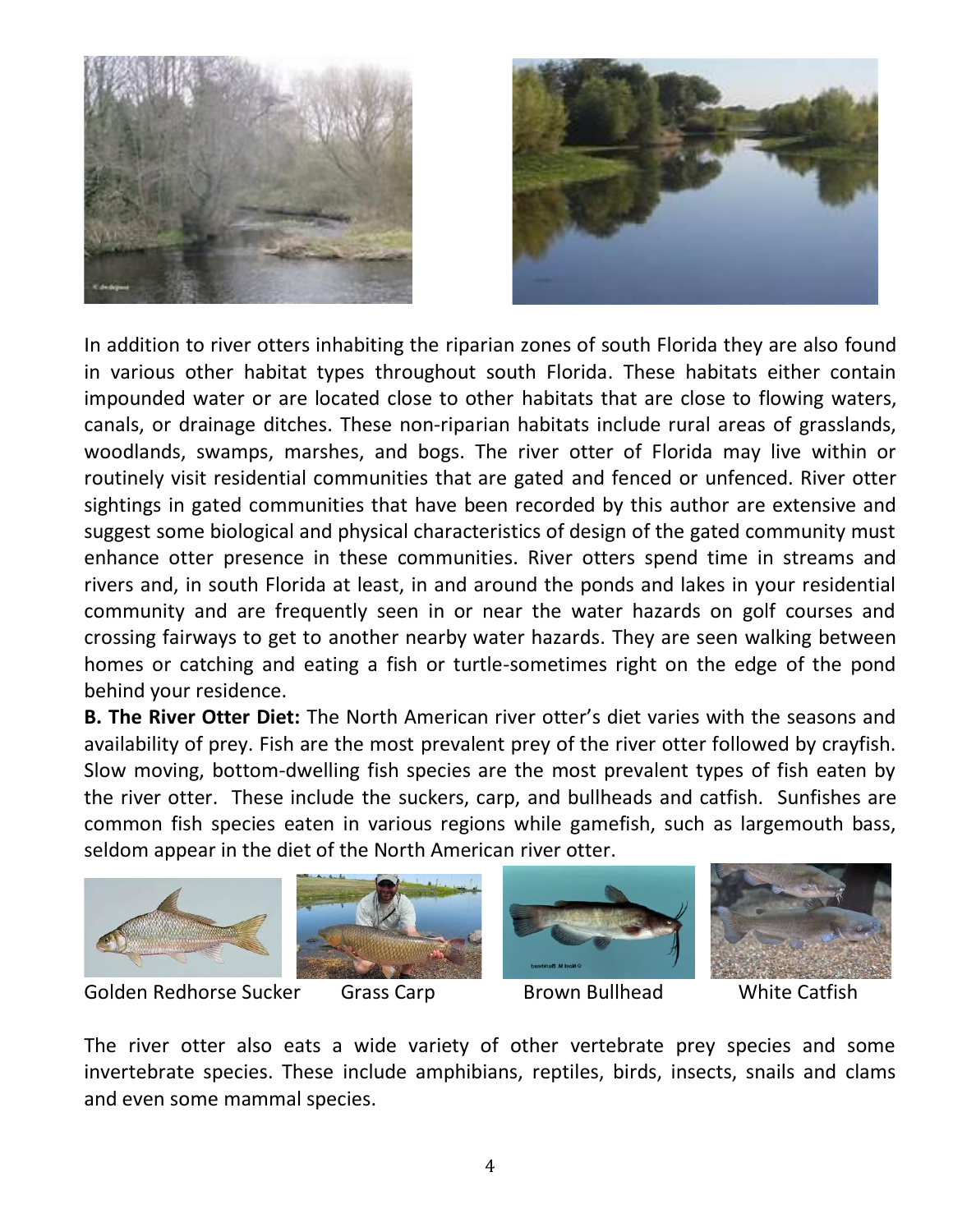**C. The River Otter Family and Social Groups:** The first social group is composed of the female and her pups and is the predominant social group. The male is not an integral part of the family unit and is only with the female when she is reproductively receptive. A second social group that occurs is the female and a "helper" and the pups and possibly a "helper" alone with one or more pups. The helper may be one of the female's immature male or female offspring from the previous litter or the litter before that. A third social group would contain the adult female and her pups and an adult male. In this latter group a helper may also be present. A fourth social group would be the bachelor group. Bachelor groups have been observed in coastal marine otter populations of western and northwestern North America as well as freshwater of North America.

#### **D. River Otter Reproduction:**

1. Sexual Maturity: Both the female and the male North American river otter are sexually mature at approximately 2 years of age. Females may not breed when they are first mature and may not breed every year. It has been noted that even though a male is sexually mature at two years of age they may not successfully breed until they are five to seven years of age.

2. Breeding Period and Activity: The North American river otter is polygamous which means they will mate with several other partners. Females are in "heat" for 42-46 days. Unless the female has been bred they will be receptive every six to seven days during the heat period. In southern Florida, this author suspects otters breed in late fall shortly after the end of the rainy season. The National Weather Service in Miami has designated May 15<sup>th</sup> to October 15<sup>th</sup> as the rainy season for south Florida. It is being suggested that breeding occurs from mid or late November through December. This suggestion requires confirmation from several observers rather than a single individual having observed otters breeding in late November through early December. Breeding has been observed to occur in the water as well as on land. The male grasps the back of the female's neck when breeding and loud vocalizations have been heard by some observers. Copulation may last from 15 or so minutes to near 75 minutes and may be interrupted by periods rest. The female may caterwaul during or shortly after copulation.

#### **III. Otter Roadway Mortalities**

Roadway mortality from motorized vehicles is probably the most prevalent factor in reducing otter populations in southern Florida. South Florida has extensive urban residential development. Along with high human population densities high densities of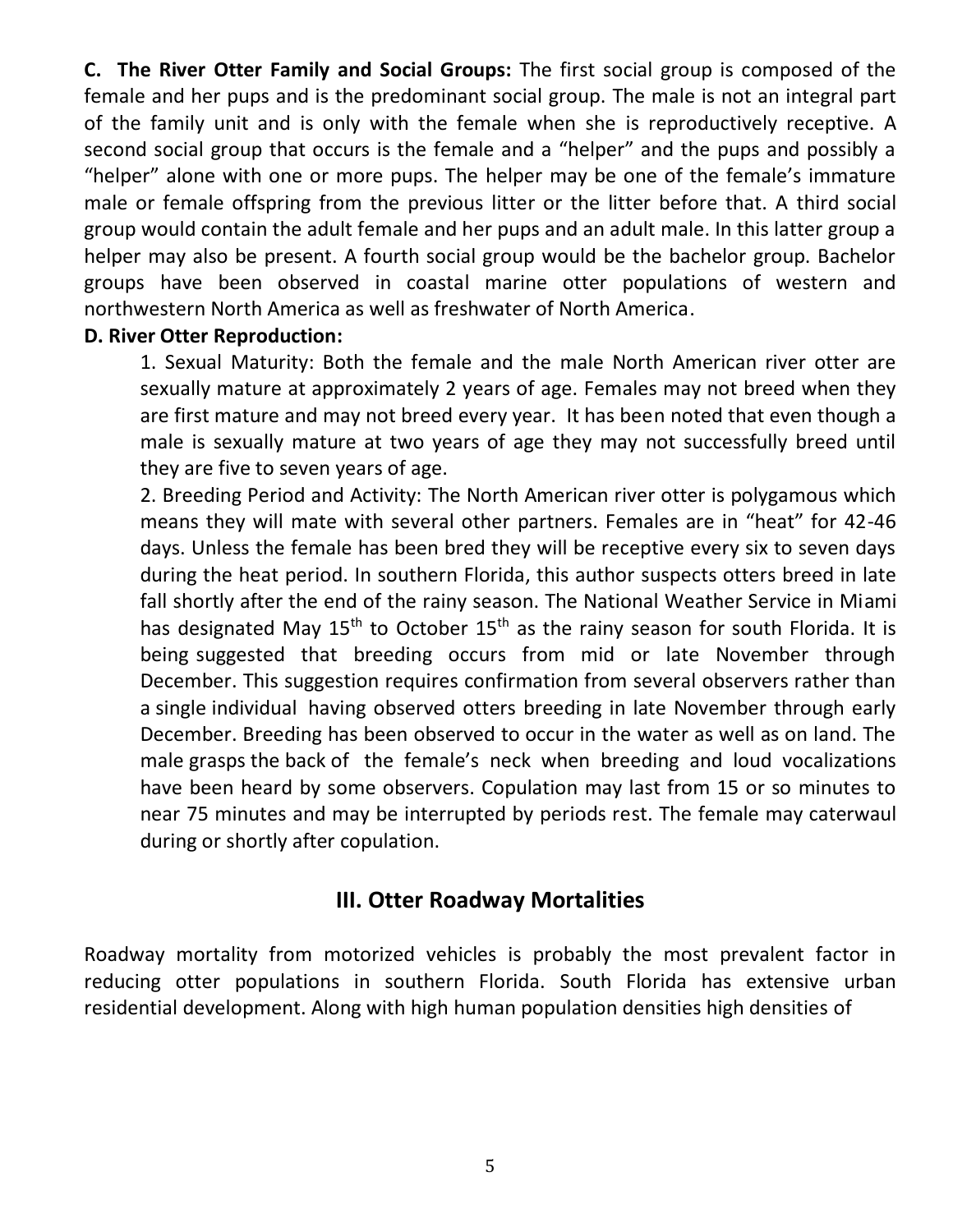

motorized vehicles occur on roadways. During the time of the year when the mother otter is rearing her pups the otter family is frequently exposed to vehicular traffic mortality. It would not be uncommon for the mother and one or more of her pups to be struck by a motorized vehicle as they cross a roadway single file and in close contact with one another (personal observation).



Probably the most significant impact on otter populations by motorized vehicles are the roadway mortalities of adult males during the south Florida November and December breeding season. This is the time of the year when seasonal residents and their motorized vehicles are present in large numbers. During the breeding season the male travels through the territories of several females and breeds with these females. Otters are induced ovulators, i.e. they must breed several times during the breeding cycle before the female can ovulate. Should the male become a roadway mortality, as he travels through the females' territories, those females will not be bred and no offspring will be born the coming year. This scenario has a very significant impact on the future of an otter population in any given region in south Florida.

#### **IV. River Otter Attacks on People**

#### **A. Otter attacks on people in Florida (1875-2019):**

1. Known Historical Attacks from 1875-December 2010 (Belanger, M. et al, 2010): In 1980-1989 two out of the three (66%) river otter attacks on people that occurred in North America (NA) occurred in Florida, of the 13 river otter attacks in 1990-1999 six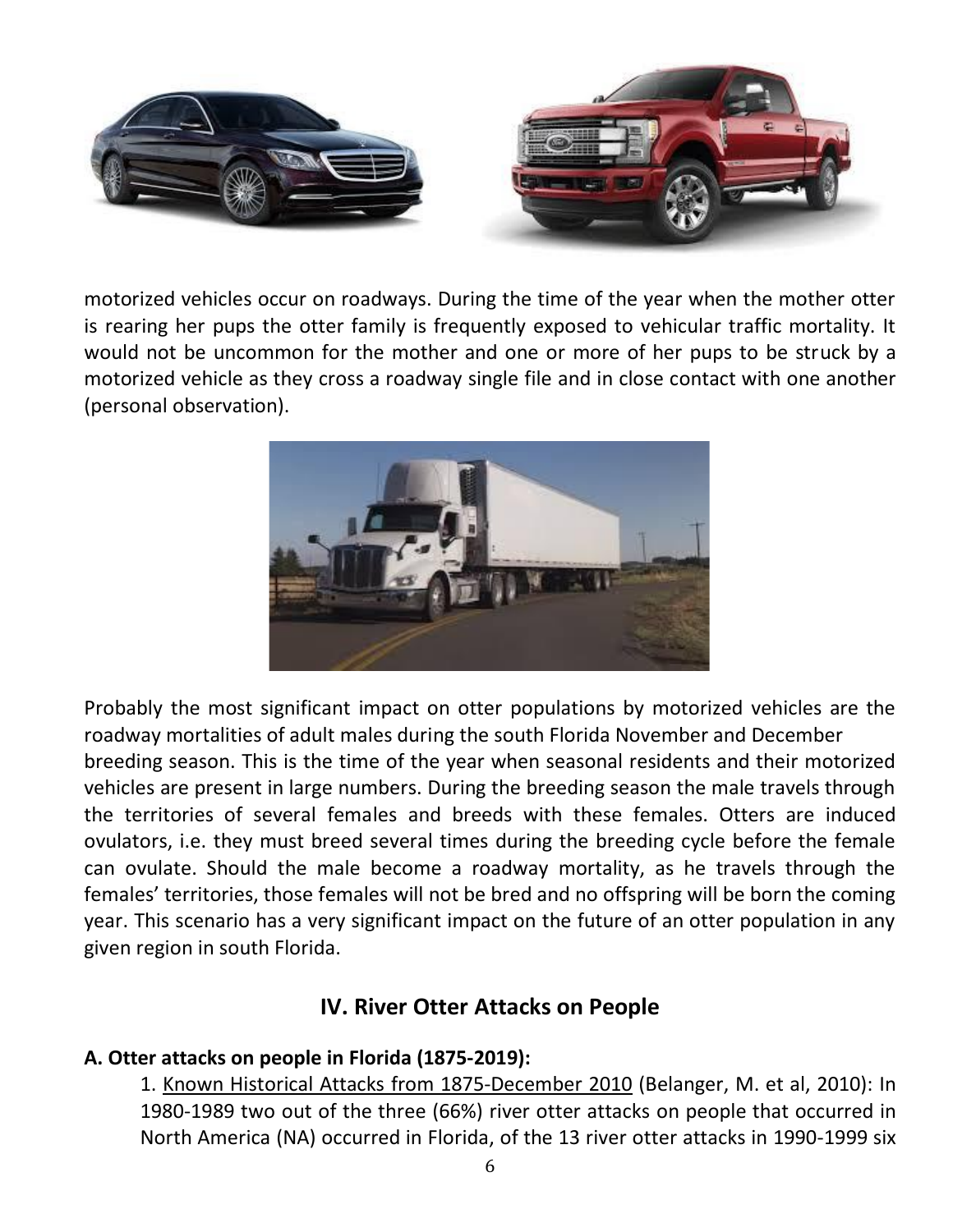occurred in Florida (46%), in 2000-2009 five (29.4 %) of the 17 attacks occurred in Florida, and in 2010 only two (100%) known river otter attacks occurred in NA and they both occurred in Florida.

2. Recent Attacks in Florida from 2011-mid 2019: An internet search for river otter attacks on people in Florida, by this author and based on news media reports, revealed two attacks occurred in 2011, three occurred in 2018, and three occurred in Florida as of mid 2011.

3. Literature Cited: Belanger, M., N. Clough, N. Askin, L. Tan, and C. Wittnich. (2011). A review of violent and fatal otter attacks. *IUCN Otter Specialist Group Bulletin*, 28(10): 11-16.

**B. Some Thoughts on Why Otters May Attack**: No direct evidence exists to specifically state why river otters attack humans. The mostly likely reason, particularly in south Florida, is the potential for human-otter contact where otters are frequently present in areas of highly concentrated human populations. The human population in Florida has significantly increased over the past half century (no population statistics were examined). In southwest Florida one need only consult aerial photographs, of residential community development, to realize how much area has actualy been created for human habitation. This author has been recording river otter presence in southwest Florida since early 2011. The majority of the sightings reported have been within residential communities-particularly communities designed to include artificial lake and ponds.

Other potential reasons for otters attack on humans could include human encroachment into river otter territories. Territorial defense by the North American river otter, against other otters, has been suggested not to exist. The thought is, the otters' scent marking behavior of specific areas "signals" unrelated otters that the area they have entered is that of another otter, more specifically a female, and "they" are not welcome. Consequently, no "strange" otter entry, no necessity for physical conflict. However, what about humans entering the females' territories? When the female is reproductively receptive, i.e. "in heat" a male is invariably present or nearby. He's going to defend his access to this female. When the female is with her pups and a human gets too close she may choose to move away from the presence of humans. This is probably the most likely choice of the mother otter. However, if the human presence occurs suddenly, which could occur with boaters or kayakers, the female would probably defend her pups immediately. In summary, high human density and activity, in man-made or natural environments + extensive otter distribution in these environments = river otter attacks on humans as well as pets.

**C. Photos of Injuries Sustained by Victims of Otter Attacks:** Humans attacked by otters can receive minor injuries or severe, life-threatening injuries. Otters have been documented as attacking humans on land but, attacks in the water are far more prevalent.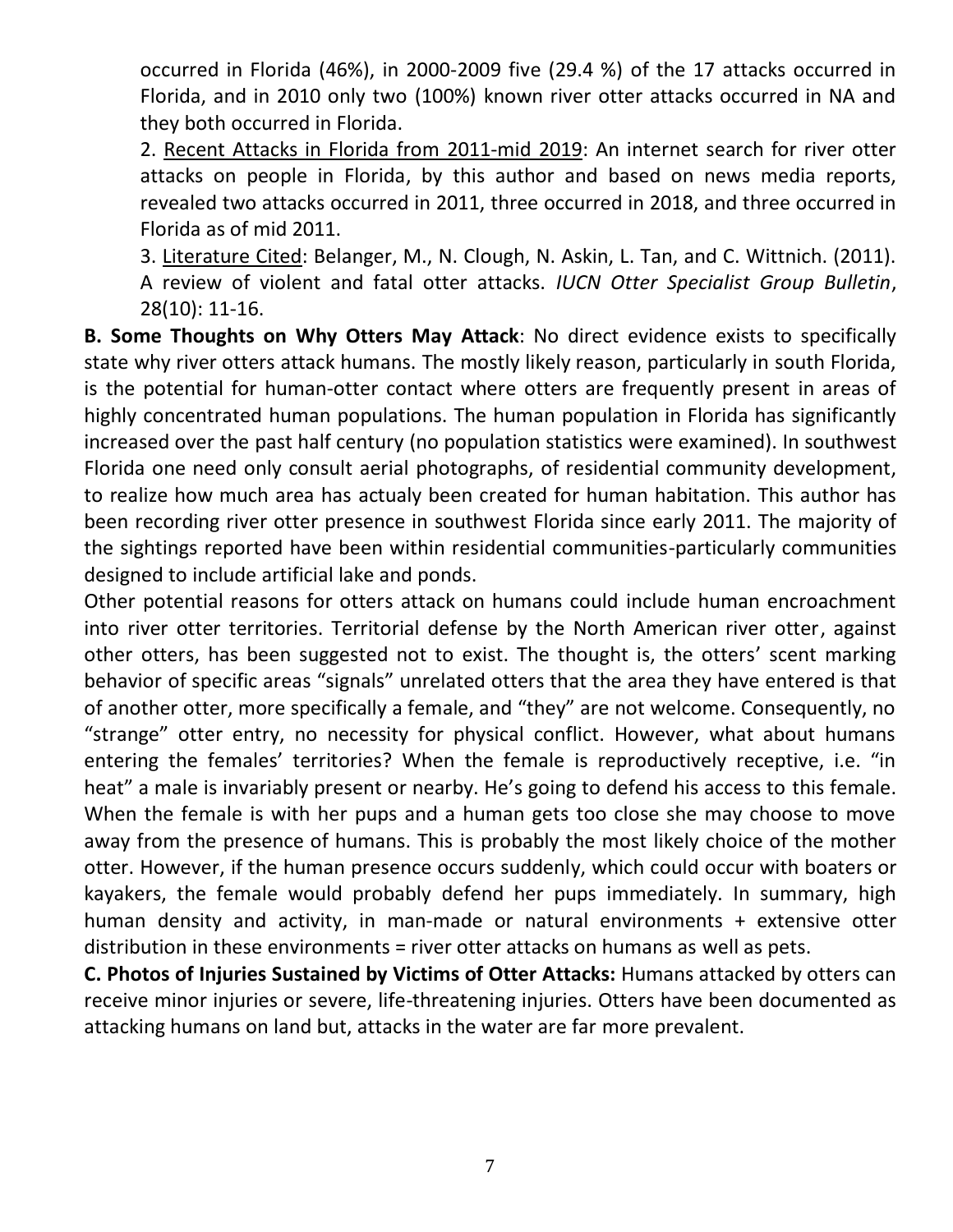

**D. What You Need to Do and Know to Insure Your Health Is Not Compromised Should You be Attacked by a River Otter and Sustain Injuries:** Whenever a person sustains a bite wound from any animal they should see a doctor as quickly as possible. This would normally require the victim go to the emergency room of the nearest hospital. It is extremely important that the victim advise the attending physician if they have an allergy to antibiotics, such as penicillin. It is also important for the victim to know that rabies has been diagnosed in some river otters in North America.

The information, stated below, is quoted directly from the following publication: Cheng, M.P., L.O. Parkes, K. Paquette, and C.P. Yansouni. (2016). River otter bite in a 52-year-old woman: managing animal bites. *Canadian Medical Association Journal*, 188: 17-8.

"Antibiotic prophylaxis after an animal bite is indicated for clinically significant wounds and for patients who are immunocompromised. Primary wound closure is routinely indicated only for facial wounds.

Tetanus prophylaxis should be administered for any bite wound that breaks the skin if the patient has not received previous doses of the tetanus toxoid, if the vaccination history is unknown, if the most recent dose was administered more than 10 years ago, or if the most recent dose was administered more than 5 years ago and the wound is severe.

Rabies prophylaxis must be considered for all patients with mammal bites, particularly if there was unusually aggressive behaviour. If rabies immune globulin is given, it should be instilled around the bite wounds (if anatomically possible), with the vaccine being administered at a remote sight."

**E. Reporting an Attack on a Person or a Pet to the River Otters of South Florida website (ROSF):** To report an otter attack on a human or pet you will need to visit the River Otters of South Florida(ROSF) website at [www.riverotterssouthfl.com.](http://www.riverotterssouthfl.com/) On the Home Page click the tab entitled Otters and People and scroll down the page. You will see two yellow tabs in the lower left corner. Choose which "Report" you wish to use and click on that tab. A form will then appear. Just add the information to the white boxes and, when completed, click the "Submit" button at the bottom of the form.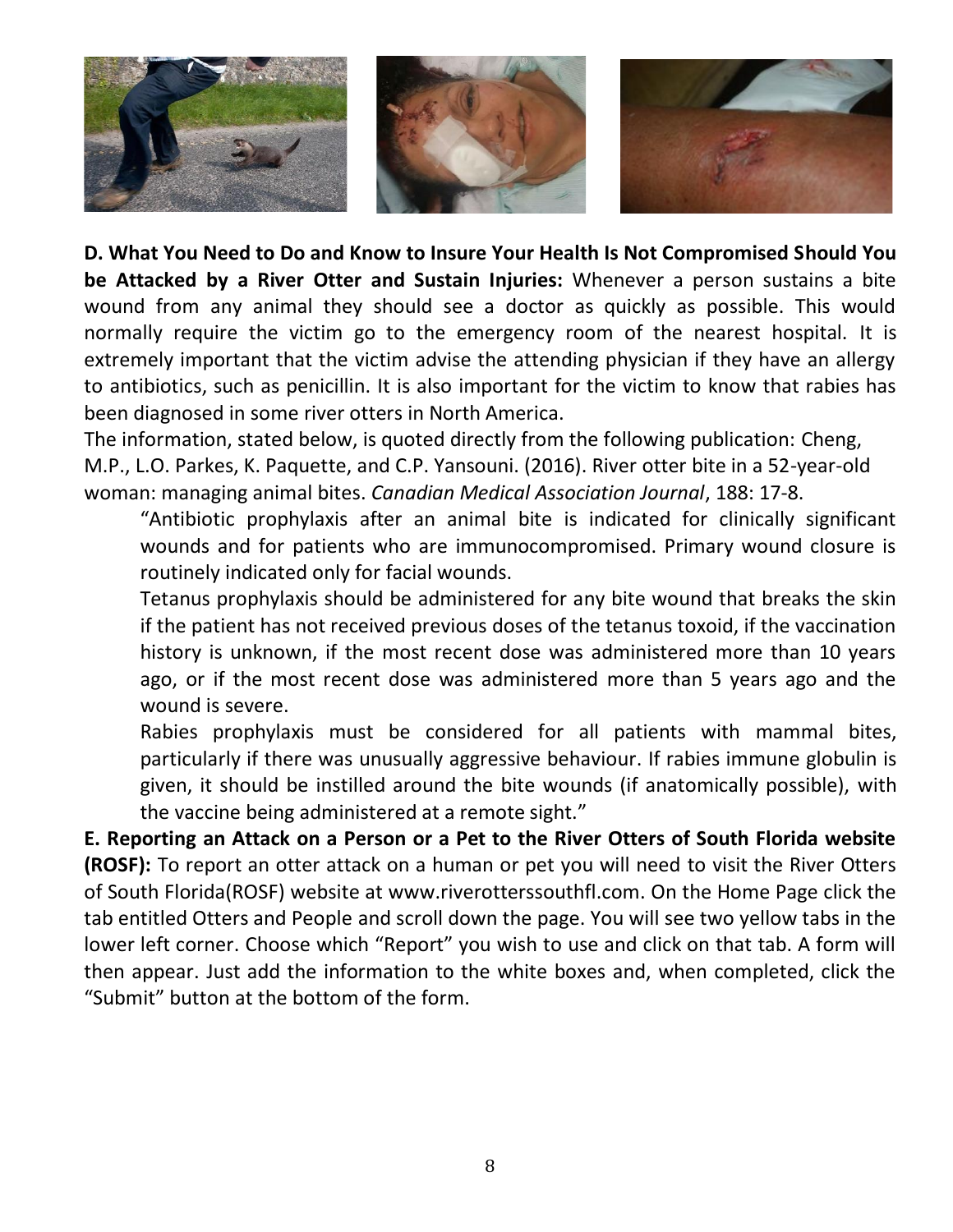## **V. The Do's and Don'ts**

#### **A. The DON'TS**

The "Don'ts" are mentioned first. This is done intentionally. By following the "Don'ts" you will ensure you and your family, friends, and pets have an enjoyable and safe experience in the presence of the otters you encounter.

#### **1. READ AND TAKE SERIOUS THE "DON'TS" OF LIVING WITH OTTERS IN SOUTH FLORIDA**

2. Don't ignore warnings from others that otters can be dangerous

3. Don't ever think otters are harmless or friendly

4. Don't approach an otter on foot or in a boat, canoe, or kayak

5. Don't approach an otter or try to get a "better look" at an otter that has pups or may appear to you as injured or acting "strangely"

6. Don't try to get close to an otter to take its picture-use a telephoto lens!

7. Don't allow a child or a pet to approach an otter

8. Don't try to attract otters to yourself or anyone else at any time

9. Don't have a child or a pet with you if you decide to try an attract an otter

10. Don't feed otters

11. Don't allow a child or pet outside if you see an otter nearby

12. Don't take children or pets to areas where you know otters have been seen in the past-unless you are in the protection of an enclosed vehicle

13. Don't walk your pet close to the water's edge if you see an otter in the water-

take your pet somewhere safe before you return to look for the otter

14. Don't allow your pet off a leash should you see an otter

15. Don't ignore going to the doctor if your or someone else was attacked and injured during an otter attack

16. Don't ignore taking your pet to the veterinarian if it was attacked by an ottereven if you see no visible injuries

#### **B. The DO'S**

1. Otters can be dangerous: Realize otters can be dangerous and may attack people and pets

2. Contact your local health department and report any river otter or any other animal attack that may happen to you or anyone else, especially children!

3. As stated previously, go to the doctor-preferably the Emergency Room

a. You and/or your child, if attacked, are to seek medical attention as quickly as possible for an examination and treatment of any injuries sustained in an attack by any wild animal

b. Ask questions of your doctor about your treatment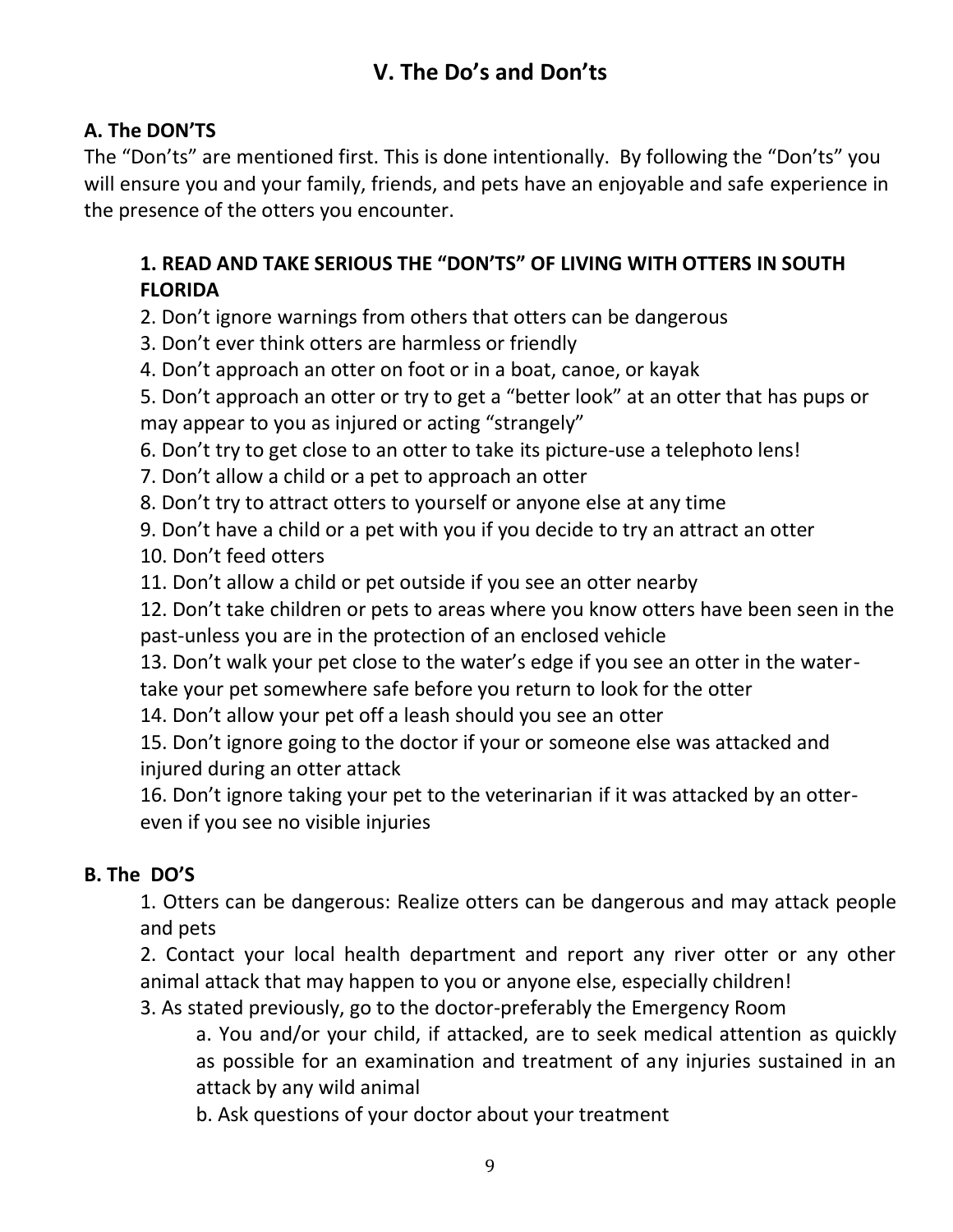1) It is important to ask the doctor if you are going to be treated for rabies

2) Ask the doctor which medications you need to take because of this attack. Tell the doctor if you have any allergies to antibiotics, such as penicillin

3) Ask the doctor to whom this attack will be reported

4. Support continued fish stocking in your community: Convince your community leaders and other residents to absorb the cost of fish stocking and otters eating the fish. This would require you and your other community residents to possibly pay more for fish being stocked.

5. Support habitat enhancement to encourage otter presence in your community

6. Learn more about otters by visiting this website: www.riverotterssouthfl.com

7. Encourage the presence of otter scientists in your community: Support granting access to your community for otter scientists and their volunteer assistants to conduct scientific investigations on the river otters in your community

8**.** Volunteer with the River Otters of South Florida (ROSF) to help others learn more about river otters in south Florida

a. Become an Otter Spotter (otter scientist volunteer): An Otter Spotter collects information on otter presence and activities in residential communities and all other areas of south Florida. Knowing about the presence and activities of otters in various types of residential and non-residential areas will help people to better understand otter behavior and help us learn how otters and people can live in harmony

b. Become an Otter Information Surveyor in your community:

c. Become an Otter Information Distributor in your community:

d. Encourage the youth in your residential community and local middle schools to become a Junior Otter and encourage senior high school students to also become an Otter Spotter

9. Participate in periodical surveys about otter presence and activities in your community

10. Enjoy the times you see river otters and other wildlife in and away from your **Community** 

11. Invite a river otter scientist to be a speaker (see NOTE below): Invite a river otter scientist to speak to your community residents, special clubs or groups, and special or routine meetings held for your employees. The author listed below, is the primary otter scientist providing lectures on otters for the River Otters of South Florida (ROSF) website. If you are interested in having this individual speak to your organization visit the ROSF website at riverotterssouthfl.com. On the Home Page, you will need to click the tab entitled Education Programming. When Education Programming opens scroll down to the orange tab entitled Lecture About River Otters. Below this tab are two yellow tabs. If you would like to know the subject